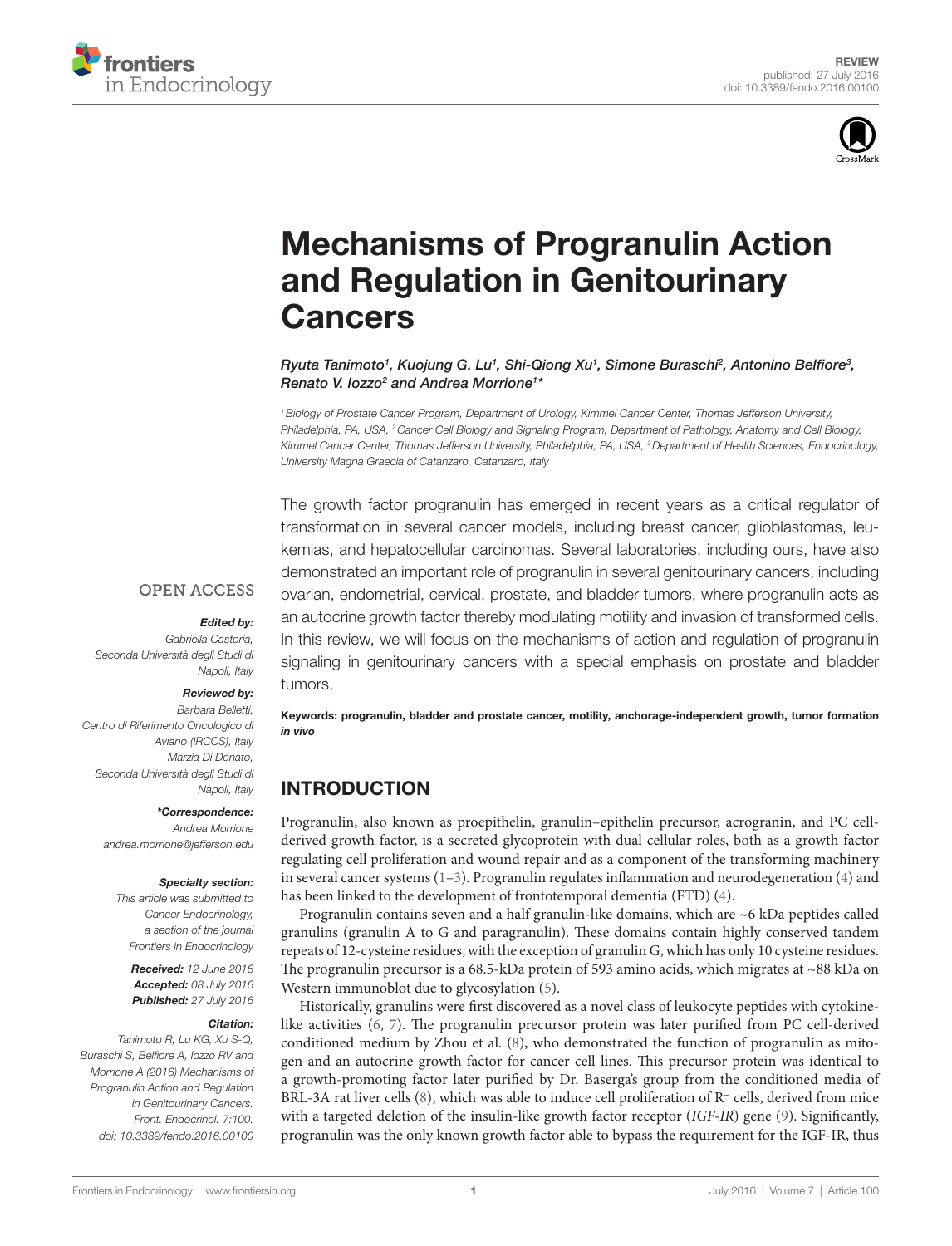promoting growth of R<sup>−</sup> cells ([10](#page-5-8)). As demonstrated by He et al., progranulin overexpression in adrenal carcinoma and renal epithelial cells resulted in enhanced progranulin secretion, increased mitogenesis, and tumorigenesis ([11\)](#page-5-9). Progranulin has been shown to enhance proliferation and promote tumor growth in several cancer cell lines, such as breast, gastrointestinal, hepatic, lung, and genitourinary cancers. In this manuscript, we review progranulin's dual roles as a novel transforming growth factor and a clinical diagnostic and prognostic biomarker in genitourinary cancers.

#### PROGRANULIN IN OVARIAN CANCER

Ovarian cancer (OC) is the deadliest gynecological cancer and is the fourth leading cause of cancer-related deaths in women ([12\)](#page-5-10). While current treatment with surgery and chemotherapy can manage early stage disease, patients with late stage disease often recur and develop distant metastases. From the initial diagnosis, the median 10-year survival is only about 40% [\(13](#page-5-11)). Thus, it is very important to identify novel predictors of ovarian tumor progression.

Progranulin action in OC has been well characterized. Jones et al. ([14](#page-5-12)) compared progranulin expression between low malignant potential and invasive ovarian tumors and demonstrated that progranulin expression was upregulated in invasive OC compared to low-grade tumors [\(15](#page-5-13)), suggesting that progranulin expression may be predictive of tumor progression. Progranulin mRNA and protein expression levels were significantly higher in tissue samples obtained from OC when compared to benign and normal ovarian tissues [\(15](#page-5-13)[–17\)](#page-5-14). Furthermore, progranulin expression level was correlated with higher stage and worse prognosis in OC patients ([16–](#page-5-15)[20\)](#page-5-16).

Furthermore, numerous *in vitro* and *in vivo* studies have demonstrated the role of progranulin in promoting proliferation, resistance to apoptosis, and motility of OC cells, where progranulin activates mitogen-activated protein kinase (MAPK) and MMP-2 signaling [\(14](#page-5-12), [17,](#page-5-14) [20](#page-5-16)[–22](#page-5-17)).

Another potential serum marker for OC is serum leukocyte protease inhibitor (SLPI), a serine protease inhibitor protein, whose levels are elevated in serum derived from patients with OC [\(23](#page-5-18)). Significantly, SLPI protects progranulin from serine proteases and cleavage into mature granulins ([24\)](#page-5-19). Devoogdt et al. demonstrated that SLPI overexpression protected progranulin from elastase-mediated degradation and increased OC growth and survival, both *in vitro* and *in vivo* [\(25,](#page-5-20) [26](#page-5-21)). Han et al. reported that among progranulin, SLPI, and the FDA approved serum biomarkers HE4 and CA125, progranulin was the only biomarker independently associated with poor prognosis in OC patients in remission after initial surgical cytoreduction and chemotherapy [\(18](#page-5-22)).

#### PROGRANULIN IN CERVICAL AND ENDOMETRIAL CANCER

Cervical cancer is the third most common cancer among women worldwide and the third most common genitourinary cancer in

United States ([12\)](#page-5-10). Human papillomavirus (HPV) infection is the prevalent cause of cervical cancer as in fact over 99% of cervical cancers are positive for HPV ([27\)](#page-5-23). However, only a small fraction of women infected by HPV develops cervical cancer suggesting that other factors contribute to its progression.

Progranulin overexpression or recombinant progranulin protein stimulated transformation of HPV16-immortalized cervical mucosa epithelial H8 cells *in vitro* and *in vivo* [\(28](#page-5-24), [29](#page-5-25)). On the contrary, inhibition of progranulin expression by siRNA approaches inhibited growth [\(28](#page-5-24), [30\)](#page-5-26).

Endometrial cancer is the most common genital cancer among women in United States, with an estimated 60,050 new cases in 2016 [\(12](#page-5-10)). The risk factors are related to an increase in circulating estrogens secondary to obesity, chronic anovulation and nulliparity estrogen replacement therapy, and tamoxifen use. Endometrial cancer tissues showed upregulated progranulin expression in association with estrogen receptor [\(31](#page-5-27)), and progranulin expression level was increased after estradiol and/ or tamoxifen treatment *in vitro* ([31\)](#page-5-27). Similar to cervical cancer, inhibition of progranulin with shRNAs resulted in decreased endometrial cancer cell proliferation ([31](#page-5-27)).

These results suggest that in endometrial cancer progranulin may work in estradiol-dependent fashion and mediate, at least in part, estrogen receptor-dependent biological responses. This is reminiscent of progranulin action in breast cancer, where progranulin (PCDGF/granulin precursor) expression is stimulated by estradiol ([32](#page-5-28)) and progranulin regulates estrogen-dependent mitogenesis ([33\)](#page-5-29).

### PROGRANULIN ACTION IN BLADDER CANCER

Bladder cancer is the fourth most common cancer in men in developed countries, with high recurrence rates of around 60% after treatment [\(12](#page-5-10), [34](#page-5-30), [35](#page-5-31)). The vast majority of early stages bladder tumors present as low-grade non-invasive papillary tumors (Ta stage). The remaining comprises tumors that have penetrated the basement membrane but not invaded the muscle layer of the bladder wall (T1 stage) and muscle-invasive tumors (T2–T4 stages) [\(36](#page-5-32)). The prognosis for low-grade tumors is generally good but about 15% of low-grade tumors progress to invasive disease. For invasive tumors, patient survival is ~50% at 5 years [\(37\)](#page-5-33). Invasive tumors are frequently associated with metastases, which have a 5-year survival rate of 6% ([37\)](#page-5-33). However, despite the significant clinical impact of bladder cancer, there is still an urgent need to discover drivers of disease progression and novel therapeutic targets.

In recent years, our laboratories have established that progranulin plays a critical role in bladder cancer by regulating bladder cancer cell motility, invasion, anchorage-independent growth, and tumor formation *in vivo* ([38](#page-5-34)[–41](#page-5-35)).

We initially demonstrated that recombinant human progranulin did promote migration, wound closure, and invasion of urothelial cancer cells [\(42\)](#page-5-36). Progranulin-mediated biological responses required the activation of the MAPK pathway and paxillin, which upon progranulin stimulation formed a complex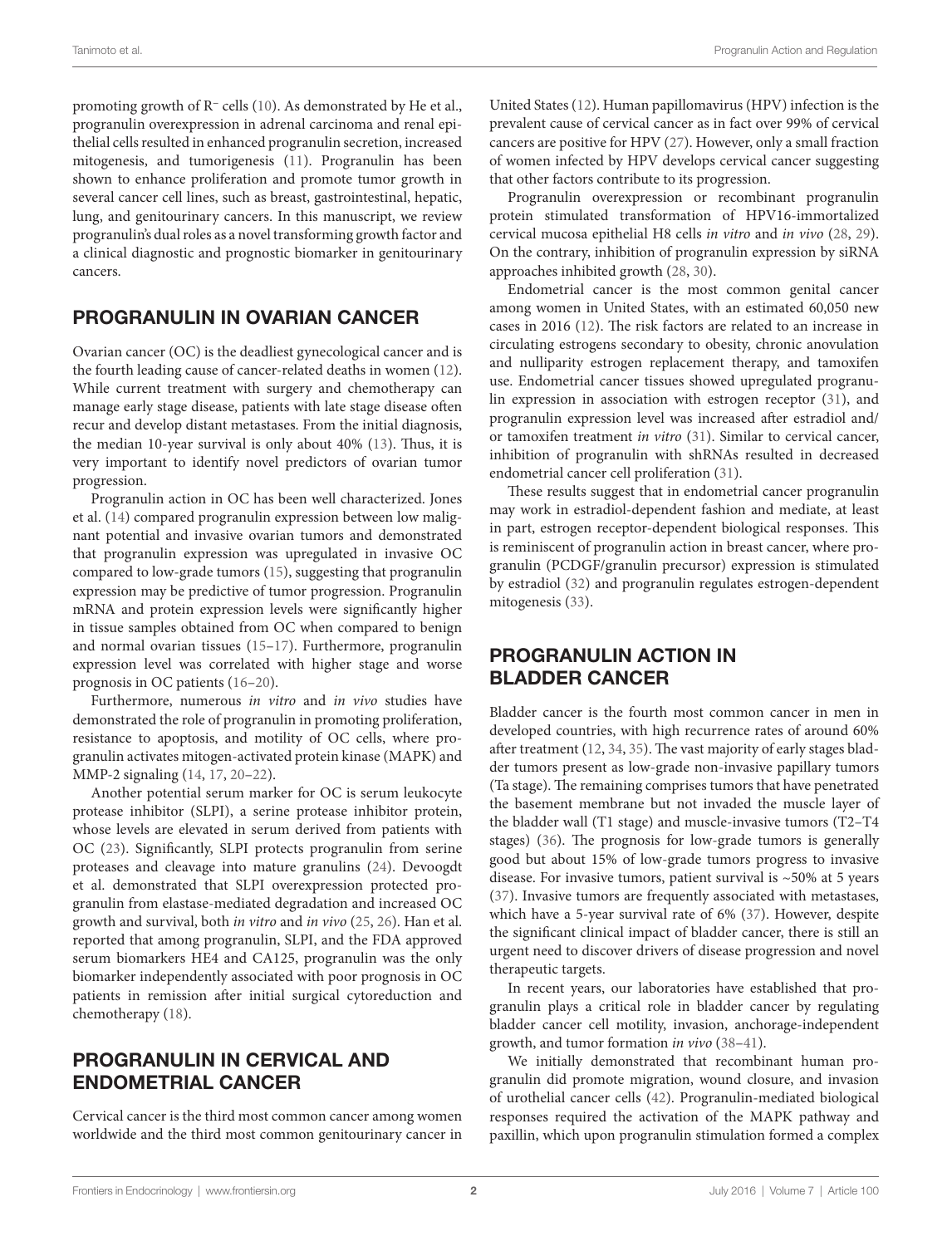with focal adhesion kinase (FAK) and active extracellular signalregulated kinase (ERK) at the leading edge of migrating urothelial cancer cells ([42\)](#page-5-36). These results suggested that progranulin-induced cell motility might be regulated by the ability of progranulin to modulate focal adhesion dynamics of motile cancer cells.

We later discovered that urothelial cancer cells abundantly secrete progranulin [\(39](#page-5-38)). Significantly, stable depletion by shRNA approaches of endogenous progranulin expressed in T24 urothelial carcinoma-derived cell inhibited both the Akt and MAPK pathways, reduced the ability of T24 cells to proliferate in the absence of serum and inhibited motility, wound healing and invasion *in vitro* ([39\)](#page-5-38). Collectively, these results demonstrated that progranulin acts as a tumorigenic autocrine growth factor for bladder cancer cells and may work as a biomarker for bladder neoplasms.

In order to gain further insights into the molecular mechanisms of progranulin action in bladder cancer, we searched for novel progranulin-interacting proteins using pull-down assays with recombinant progranulin and proteomic analysis. We demonstrated that drebrin (*d*evelopmentally *re*gulated *br*ain prote*in*), an F-actin binding protein [\(43,](#page-6-0) [44](#page-6-1)), interacted with progranulin in urothelial cancer cells [\(40\)](#page-5-37), modulated progranulin-induced MAPK and Akt signaling, and promoted progranulin-dependent motility and invasion by regulating F-actin remodeling ([40\)](#page-5-37). In addition, drebrin was essential for anchorage-independent growth *in vitro* and tumor formation *in vivo*, and its expression was upregulated in bladder cancer tissues compared to normal tissue controls [\(40](#page-5-37)). Our data demonstrated an essential functional role for drebrin in the regulation of progranulin actions suggesting that drebrin may constitute a novel target for therapeutic intervention in bladder tumors. In addition, drebrin may work as novel biomarker for bladder cancer progression (**[Figure 1](#page-2-0)**).

Given the critical role of progranulin in regulating motility and invasion of urothelial cancer cells ([39,](#page-5-38) [40](#page-5-37), [42](#page-5-36)), we then determined whether targeting progranulin could have therapeutic efficacy in bladder cancer. Thus, we very recently generated progranulin-depleted tumorigenic urothelial cancer cells and demonstrated that progranulin targeting markedly reduced *in vivo* tumor growth of UMUC-3 cells in both orthotopic and subcutaneous xenograft tumor models ([41\)](#page-5-35). The immunostaining analysis of orthotopic tumors derived from progranulin-depleted UMUC-3 cells tumors had significantly lower expression level of Ki67, a cellular marker of proliferation, compared to tumor tissues derived from control-transfected cells ([41\)](#page-5-35). Moreover, the F-actin network of orthotopic tumors derived from progranulindepleted cells was intact and well assembled compared to controls [\(41\)](#page-5-35), supporting our previous *in vitro* results [\(40](#page-5-37)) and the hypothesis that progranulin might regulate invasion and motility of urothelial cancer cells by modulating F-actin remodeling.

Significantly, tumor tissues derived from UMUC-3/Control orthotopic xenografts showed reduced expression of the epithelial marker E-cadherin and increased levels of the mesenchymal protein vimentin compared to progranulin-depleted orthotopic xenografts. These results would suggest that the role of progranulin in bladder cancer tumor formation might be associated with an epithelial-to-mesenchymal transition (EMT) ([45\)](#page-6-2), which is



<span id="page-2-0"></span>motility and invasion of bladder cancer cells. Progranulin interaction with the unidentified progranulin membrane receptor mediates progranulin internalization and interaction with the F-actin protein drebrin, thus regulating MAPK and Akt pathways and cytoskeletal remodeling [\(40\)](#page-5-37). Additionally, progranulin signaling activates paxillin, which may contribute with MAPK in regulating the dynamic of focal adhesions.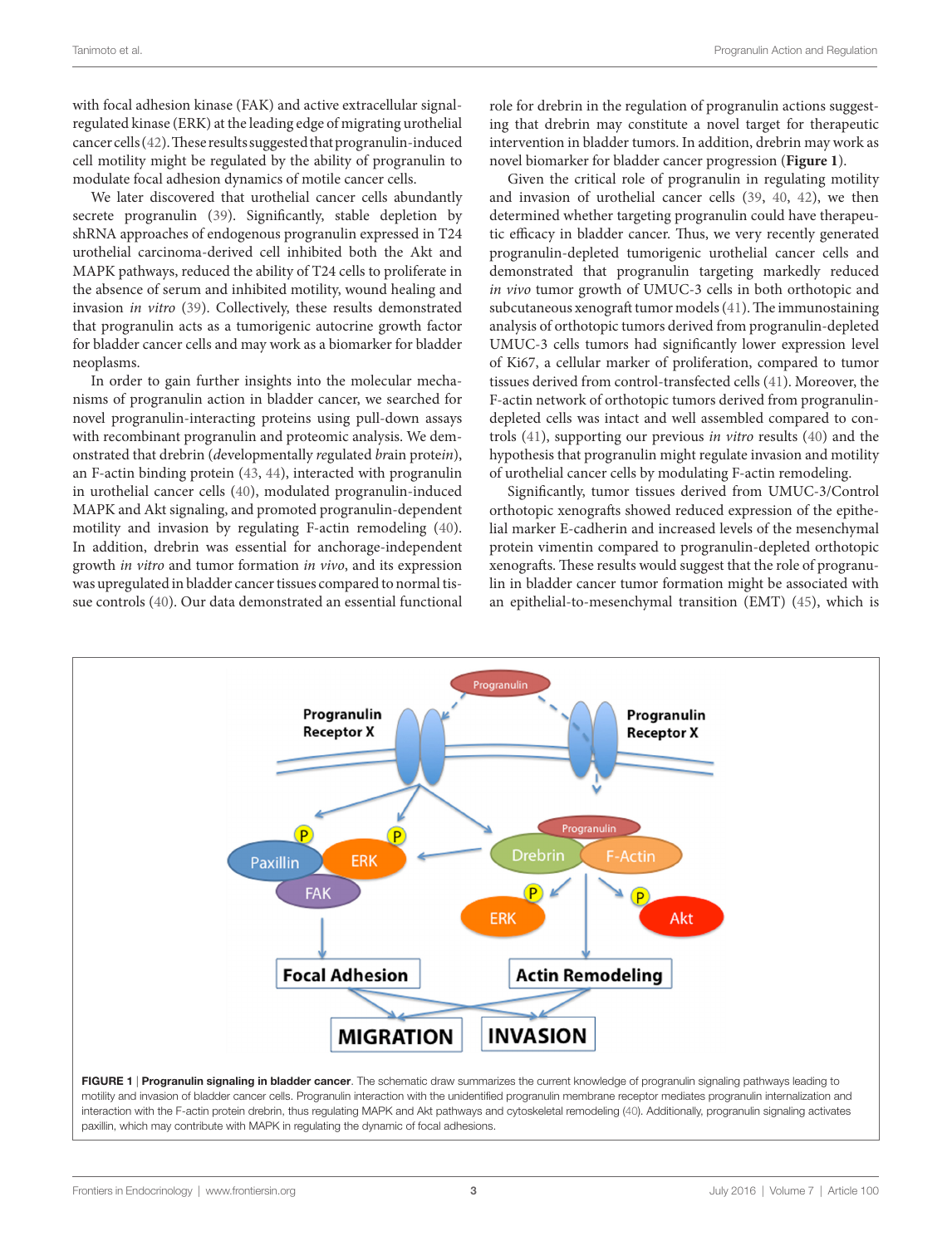severely affected by progranulin ablation in urothelial cancer cells. These results are consistent with data showing that in OC progranulin induces motility and invasion through EMT and the activation of cancer-associated fibroblasts [\(20](#page-5-16)).

The standard of care for invasive and metastatic bladder cancer is based on platinum-containing anti-cancer drugs, such as cisplatin [\(46](#page-6-3)). Progranulin depletion significantly enhanced cisplatindependent cell death as compared to control bladder cancer cells ([41\)](#page-5-35), suggesting that progranulin targeting in combination with cisplatin could enhance the therapeutic efficacy of cisplatin-based therapy in invasive bladder tumors.

Because progranulin might be secreted in the urine either through active secretion or after cell death, initially we assessed progranulin levels in concentrated urines of healthy subjects and demonstrated that progranulin can be detected in urine using immunoblots [\(39\)](#page-5-38). Furthermore, progranulin levels in urine were quantified by enzyme-linked immunosorbent assay (ELISA) ([39\)](#page-5-38). Significantly, Soukup et al. [\(47](#page-6-4)) tested by ELISA assay the urinary concentrations of 27 biomarkers, including progranulin, for the detection of primary and recurrent urothelial bladder cancers. Importantly, the urinary concentration of progranulin was significantly higher in patients with bladder cancer compared to healthy subjects ([47](#page-6-4)). However, progranulin levels did not show significant difference between patients with cancer recurrence and patient without recurrence ([47\)](#page-6-4). Taking into account the sample size limitation of this study, additional analyses on larger cohorts are necessary to establish whether progranulin may work as a urine biomarker for bladder cancer.

We recently analyze by immunohistochemistry progranulin expression levels in a human bladder tumor microarray containing 69 validated cases, including various types and stages of bladder cancers. Progranulin was barely detectable in normal bladder. In contrast, all malignant bladder tumors exhibited a significantly increased progranulin expression with the only exception of mucinous carcinoma where progranulin levels were comparable to normal tissues [\(41](#page-5-35)). Progranulin upregulation was not statistically different between low-grade and high-grade invasive urothelial carcinoma tissues [\(41](#page-5-35)). Progranulin was also upregulated in metastatic bladder tissues suggesting that progranulin expression levels might be associated with bladder cancer metastases. We additionally tested progranulin expression levels in archived paraffin-embedded tissues derived from noninvasive carcinoma *in situ* (Tis), non-invasive low-grade papillary carcinomas (Ta), non-invasive high-grade papillary carcinomas (Ta) using as control normal, and invasive high-grade carcinoma. Progranulin expression levels were significantly upregulated in non-invasive low-grade papillary carcinomas (Ta) compared to benign tissues and enhanced in both non-invasive high-grade papillary carcinomas (Ta) and high-grade carcinoma tissues compared to benign tissues, while in non-invasive carcinoma *in situ* (Tis) progranulin expression was at levels similar to benign tissues ([41\)](#page-5-35). These results were somewhat surprising considering the importance of progranulin in regulating motility and invasion and suggest that progranulin expression is predictive of bladder tumor formation but do not discriminate between superficial and invasive urothelial carcinomas. On the contrary, drebrin expression correlated with bladder tumor progression [\(40](#page-5-37)) indicating

that expression levels of downstream progranulin effectors may be more predictive of bladder tumor progression than progranulin itself.

# PROGRANULIN ACTION IN PROSTATE CANCER

Prostate cancer is the most common cancer in men and is also the second leading cause of cancer-related deaths in men [\(12](#page-5-10)). In the developed world, most prostate cancers are diagnosed at an early stage where the cancer is confined to the prostate or local organs, with minimal risk of disease progression after treatment. However, a significant proportion of men with clinically localized prostate cancer treated with radical prostatectomy will develop biochemical recurrence, subsequent local recurrence, and distant metastases ([48](#page-6-5)[–50](#page-6-6)). Furthermore, the mechanisms promoting progression to the castration-resistant stage of prostate cancer (CRPC) are still very poorly characterized.

We previously established that progranulin is not expressed in androgen-responsive LNCaP prostate cancer cells but instead acts as an autocrine growth factor for DU145 cells and promotes castration-resistant prostate cancer cell motility, invasion, and anchorage-independent growth ([38](#page-5-34)). This study supported the hypothesis that progranulin was not important for prostate cancer initiation but might play an important role in prostate cancer progression and CRPC.

Sortilin, a single-pass type I transmembrane protein of the Vps10 family, binds progranulin in neurons and mediates progranulin targeting for lysosomal degradation ([51\)](#page-6-7). However, the role of sortilin in cancer is still very poorly characterized. In addition, whether sortilin is expressed in prostate cancer cells and plays any role in regulating progranulin action in prostate cancer has not previously established. Androgen-responsive LNCaP cells express very low levels of endogenous progranulin, do not respond to exogenous recombinant progranulin and do not express sortilin ([52\)](#page-6-8), suggesting that the progranulin/sortilin functional interaction may have a prevalent role in castration-resistant prostate cancer. Accordingly, in castration-resistant DU145 and PC3 cells, we detected very low levels of sortilin, which was associated with high levels of progranulin production and enhanced motility and invasion [\(52\)](#page-6-8). Restoring sortilin expression in PC3 and DU145 cells decreased progranulin levels and inhibited motility, invasion, and anchorage-independent growth [\(52\)](#page-6-8). These results were recapitulated by depleting endogenous progranulin in PC3 and DU145 cells. On the contrary, targeting endogenous sortilin by shRNA approaches enhanced progranulin levels and sustained motility, invasion, and anchorage-independent growth ([52\)](#page-6-8).

Similar to OC, Zheng et al. ([53\)](#page-6-9) reported that SLPI is overexpressed in CRPC patients and supports CRPC cell growth and invasion by functionally interacting with progranulin ([53\)](#page-6-9). SLPI overexpression in prostate cancer cells provides a proliferative advantage after castration by its anti-protease activity toward elastase and protecting progranulin from elastase-dependent degradation [\(53](#page-6-9)).

These results suggest that the functional interaction between sortilin, SLPI, and progranulin levels may be critical for prostate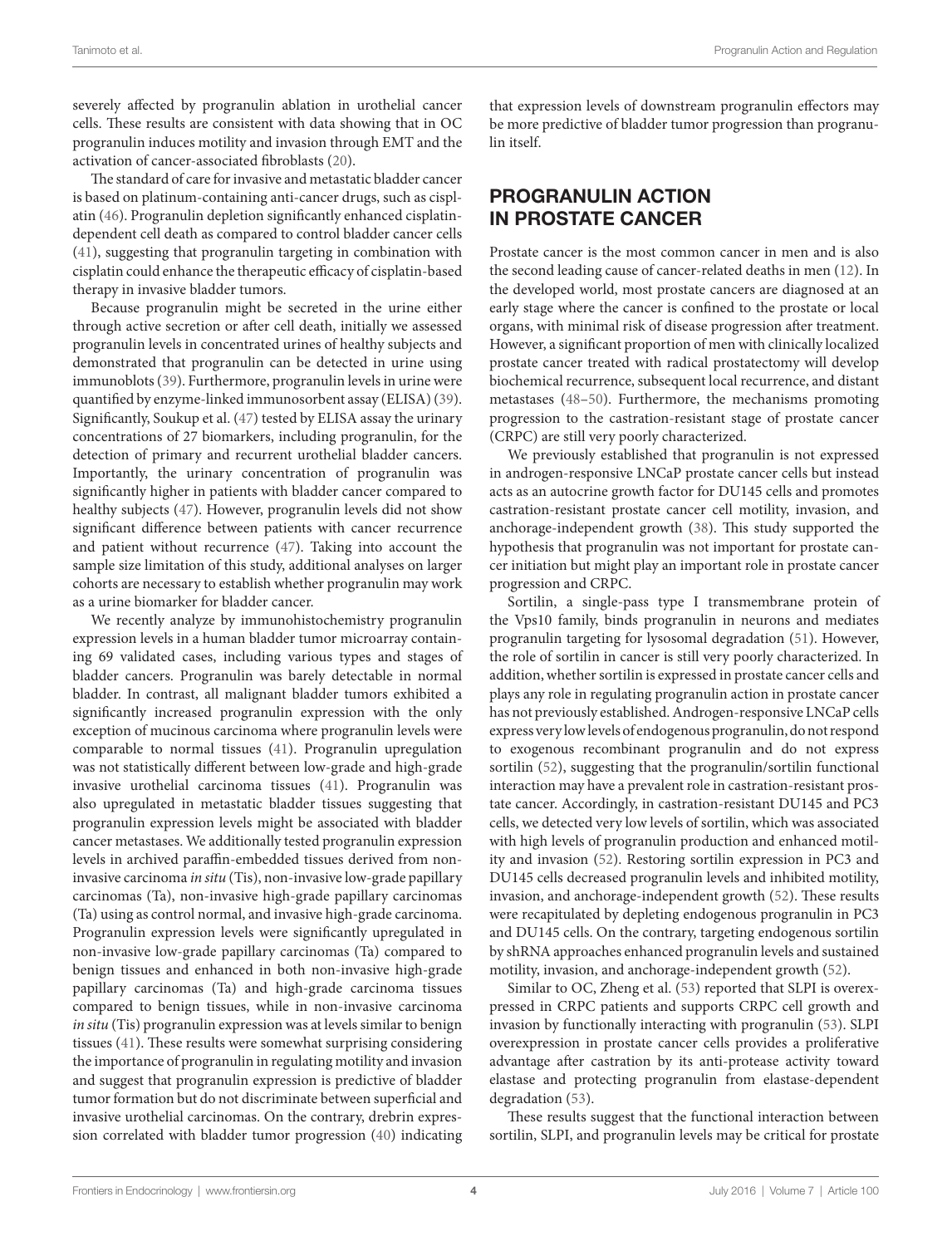

cancer, and sortilin/SLPI loss may contribute to progranulindependent action in prostate cancer progression (**[Figure 2](#page-4-0)**).

The role of progranulin as a prostate cancer biomarker has not been clearly defined, and the data are also partially discordant. We investigated progranulin expression levels in available prostate cancer microarray studies using the ONCOMINE database ([42\)](#page-5-36). We found that progranulin mRNA expression was significantly increased in six primary prostate cancer data sets compared to controls ([54–](#page-6-10)[59\)](#page-6-11). Additionally, primary tumors that have been treated with hormone therapy showed decreased progranulin mRNA levels ([57](#page-6-12)). However, three studies showed contradictory results demonstrating that metastatic cancers had decreased progranulin expression levels compared to non-metastatic prostate cancers [\(54](#page-6-10), [55,](#page-6-13) [60](#page-6-14)).

We evaluated by immunohistochemical analysis progranulin expression levels in normal versus prostate cancer sections and demonstrated that progranulin was expressed at low levels, in normal prostate but was instead upregulated in tumor glands ([42\)](#page-5-36), confirming the data by Pan et al. [\(61](#page-6-15)), who assessed progranulin (GP88) in normal prostate, prostatic intraepithelial neoplasia, and prostatic adenocarcinoma tissues. However, due to the limited sample size of both studies, additional analyses are indeed required to clearly define progranulin as a biomarker for prostate cancer progression.

### **CONCLUSION**

A vast body of evidence has emerged in support of the critical role of progranulin in promoting transformation of several cancer <span id="page-4-0"></span>models. However, the mechanisms of progranulin action are still poorly characterized. Experiments are currently under way to identify novel regulators of progranulin signaling, which may constitute novel targets for therapy in tumors where progranulin plays a role.

### AUTHOR CONTRIBUTIONS

RT, KL, AB, RVI, and AM wrote the paper and designed experiments. RT and KL performed experiments and discussed data. SB and S-QX performed experiments and discussed data.

### ACKNOWLEDGMENTS

We are sorry with all authors and work we may have missed in this manuscript. We are deeply grateful to all formers AM and RVI's laboratory members who contributed through the years to the progranulin projects. A sincere thank to Dr. Baserga who initially involved me (AM) in the progranulin project.

### FUNDING

This work was supported in part by the Benjamin Perkins Bladder Cancer Fund, The Schorsch Family Fund for Innovative Medical Research and Care (AM), and National Institutes of Health Grants RO1 CA164462 (AM and RVI), and grants from the Associazione Italiana per la Ricerca sul Cancro (AIRC) (IG 14066/2013 to AB).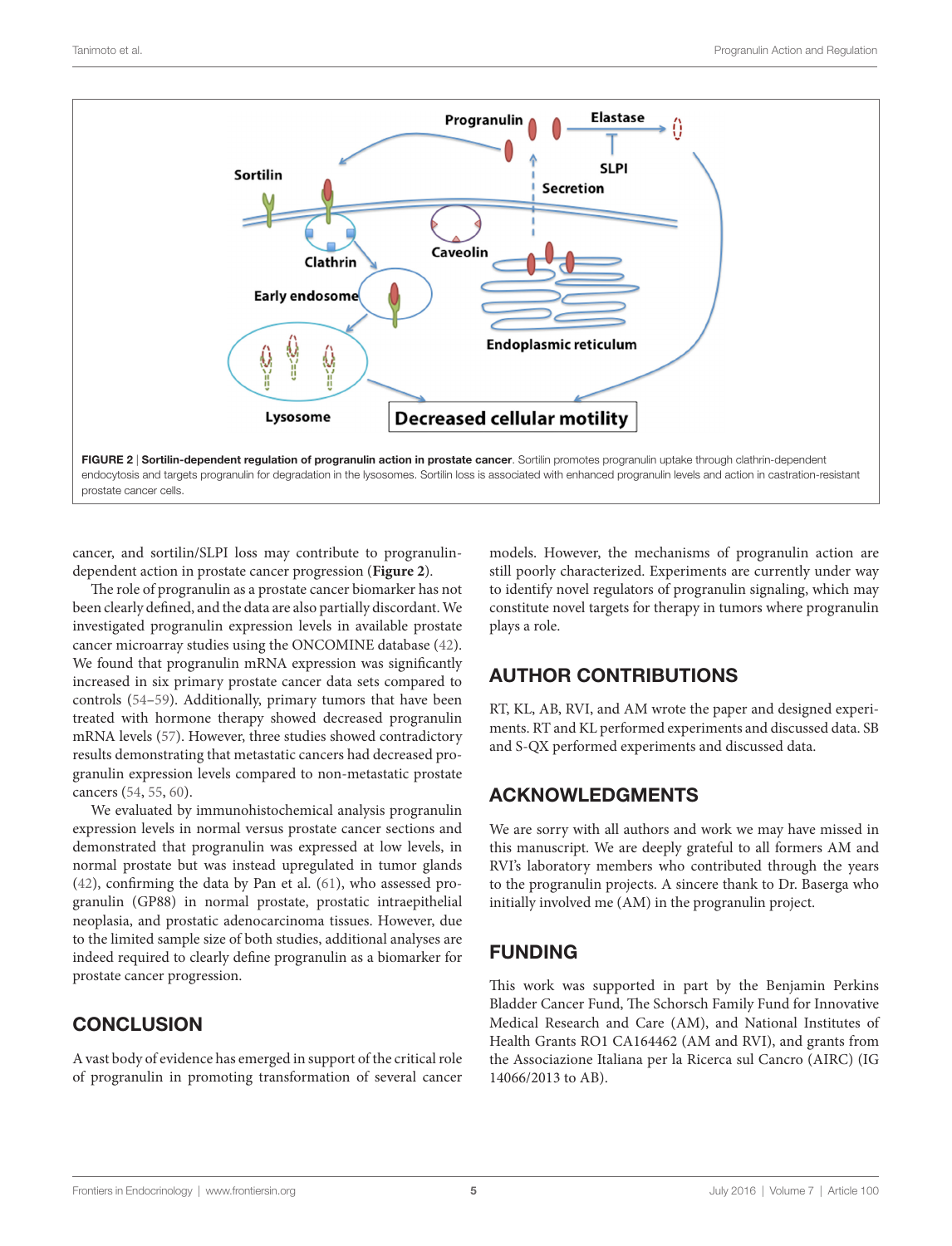# REFERENCES

- <span id="page-5-0"></span>1. He Z, Ismail A, Kriazhev L, Sadvakassova G, Bateman A. Progranulin (PC-cell-derived growth factor/acrogranin) regulates invasion and cell survival. *Cancer Res* (2002) 62:5590–6.
- 2. He Z, Bateman A. Progranulin (granulin-epithelin precursor, PC-cell-derived growth factor, acrogranin) mediates tissue repair and tumorigenesis. *J Mol Med* (2003) 81:600–12. doi[:10.1007/s00109-003-0474-3](http://dx.doi.org/10.1007/s00109-003-0474-3)
- <span id="page-5-1"></span>3. He Z, Ong CH, Halper J, Bateman A. Progranulin is a mediator of the wound response. *Nat Med* (2003) 9:225–9. doi[:10.1038/nm816](http://dx.doi.org/10.1038/nm816)
- <span id="page-5-2"></span>4. Cenik B, Sephton CF, Kutluk Cenik B, Herz J, Yu G. Progranulin: a proteolytically processed protein at the crossroads of inflammation and neurodegeneration. *J Biol Chem* (2012) 287:32298–306. doi:[10.1074/jbc.R112.399170](http://dx.doi.org/10.1074/jbc.R112.399170)
- <span id="page-5-3"></span>5. Bhandari V, Palfree RG, Bateman A. Isolation and sequence of the granulin precursor cDNA from human bone marrow reveals tandem cysteine-rich granulin domains. *Proc Natl Acad Sci U S A* (1992) 89:1715–9. doi[:10.1073/](http://dx.doi.org/10.1073/pnas.89.5.1715) [pnas.89.5.1715](http://dx.doi.org/10.1073/pnas.89.5.1715)
- <span id="page-5-4"></span>6. Bateman A, Belcourt D, Bennett H, Lazure C, Solomon S. Granulins, a novel class of peptide from leukocytes. *Biochem Biophys Res Commun* (1990) 173:1161–8. doi:[10.1016/S0006-291X\(05\)80908-8](http://dx.doi.org/10.1016/S0006-291X(05)80908-8)
- <span id="page-5-5"></span>7. Shoyab M, Mcdonald VL, Byles C, Todaro GJ, Plowman GD. Epithelins 1 and 2: isolation and characterization of two cysteine-rich growth-modulating proteins. *Proc Natl Acad Sci U S A* (1990) 87:7912–6. doi[:10.1073/pnas.87.20.7912](http://dx.doi.org/10.1073/pnas.87.20.7912)
- <span id="page-5-6"></span>8. Zhou J, Gao G, Crabb JW, Serrero G. Purification of an autocrine growth factor homologous with mouse epithelin precursor from a highly tumorigenic cell line. *J Biol Chem* (1993) 268:10863–9.
- <span id="page-5-7"></span>9. Sell C, Dumenil G, Deveaud C, Miura M, Coppola D, Deangelis T, et al. Effect of a null mutation of the insulin-like growth factor I receptor gene on growth and transformation of mouse embryo fibroblasts. *Mol Cell Biol* (1994) 14:3604–12. doi:[10.1128/MCB.14.6.3604](http://dx.doi.org/10.1128/MCB.14.6.3604)
- <span id="page-5-8"></span>10. Xu SQ, Tang D, Chamberlain S, Pronk G, Masiarz FR, Kaur S, et al. The granulin/epithelin precursor abrogates the requirement for the insulin-like growth factor 1 receptor for growth in vitro. *J Biol Chem* (1998) 273:20078–83. doi:[10.1074/jbc.273.32.20078](http://dx.doi.org/10.1074/jbc.273.32.20078)
- <span id="page-5-9"></span>11. He Z, Bateman A. Progranulin gene expression regulates epithelial cell growth and promotes tumor growth in vivo. *Cancer Res* (1999) 59:3222–9.
- <span id="page-5-10"></span>12. Siegel RL, Miller KD, Jemal A. Cancer statistics, 2016. *CA Cancer J Clin* (2016) 66:7–30. doi:[10.3322/caac.21332](http://dx.doi.org/10.3322/caac.21332)
- <span id="page-5-11"></span>13. Jayson GC, Kohn EC, Kitchener HC, Ledermann JA. Ovarian cancer. *Lancet* (2014) 384:1376–88. doi[:10.1016/S0140-6736\(13\)62146-7](http://dx.doi.org/10.1016/S0140-6736(13)62146-7)
- <span id="page-5-12"></span>14. Jones MB, Michener CM, Blanchette JO, Kuznetsov VA, Raffeld M, Serrero G, et al. The granulin-epithelin precursor/PC-cell-derived growth factor is a growth factor for epithelial ovarian cancer. *Clin Cancer Res* (2003) 9:44–51.
- <span id="page-5-13"></span>15. Jones MB, Spooner M, Kohn EC. The granulin-epithelin precursor: a putative new growth factor for ovarian cancer. *Gynecol Oncol* (2003) 88:S136–9. doi:[10.1006/gyno.2002.6704](http://dx.doi.org/10.1006/gyno.2002.6704)
- <span id="page-5-15"></span>16. Davidson B, Alejandro E, Florenes VA, Goderstad JM, Risberg B, Kristensen GB, et al. Granulin-epithelin precursor is a novel prognostic marker in epithelial ovarian carcinoma. *Cancer* (2004) 100:2139–47. doi[:10.1002/cncr.20219](http://dx.doi.org/10.1002/cncr.20219)
- <span id="page-5-14"></span>17. Cuevas-Antonio R, Cancino C, Arechavaleta-Velasco F, Andrade A, Barron L, Estrada I, et al. Expression of progranulin (acrogranin/PCDGF/granulinepithelin precursor) in benign and malignant ovarian tumors and activation of MAPK signaling in ovarian cancer cell line. *Cancer Invest* (2010) 28:452–8. doi:[10.3109/07357900903346455](http://dx.doi.org/10.3109/07357900903346455)
- <span id="page-5-22"></span>18. Han JJ, Yu M, Houston N, Steinberg SM, Kohn EC. Progranulin is a potential prognostic biomarker in advanced epithelial ovarian cancers. *Gynecol Oncol* (2011) 120:5–10. doi:[10.1016/j.ygyno.2010.09.006](http://dx.doi.org/10.1016/j.ygyno.2010.09.006)
- 19. Carlson AM, Maurer MJ, Goergen KM, Kalli KR, Erskine CL, Behrens MD, et al. Utility of progranulin and serum leukocyte protease inhibitor as diagnostic and prognostic biomarkers in ovarian cancer. *Cancer Epidemiol Biomarkers Prev* (2013) 22:1730–5. doi[:10.1158/1055-9965.EPI-12-1368](http://dx.doi.org/10.1158/1055-9965.EPI-12-1368)
- <span id="page-5-16"></span>20. Dong T, Yang D, Li R, Zhang L, Zhao H, Shen Y, et al. PGRN promotes migration and invasion of epithelial ovarian cancer cells through an epithelial mesenchymal transition program and the activation of cancer associated fibroblasts. *Exp Mol Pathol* (2016) 100:17–25. doi[:10.1016/j.yexmp.2015.11.021](http://dx.doi.org/10.1016/j.yexmp.2015.11.021)
- 21. Miyanishi M, Mandai M, Matsumura N, Yamaguchi K, Hamanishi J, Higuchi T, et al. Immortalized ovarian surface epithelial cells acquire tumorigenicity by acrogranin gene overexpression. *Oncol Rep* (2007) 17:329–33.
- <span id="page-5-17"></span>22. Pizarro GO, Zhou XC, Koch A, Gharib M, Raval S, Bible K, et al. Prosurvival function of the granulin-epithelin precursor is important in tumor progression and chemoresponse. *Int J Cancer* (2007) 120:2339–43. doi:[10.1002/ijc.22559](http://dx.doi.org/10.1002/ijc.22559)
- <span id="page-5-18"></span>23. Thompson RC, Ohlsson K. Isolation, properties, and complete amino acid sequence of human secretory leukocyte protease inhibitor, a potent inhibitor of leukocyte elastase. *Proc Natl Acad Sci U S A* (1986) 83:6692–6. doi[:10.1073/](http://dx.doi.org/10.1073/pnas.83.18.6692) [pnas.83.18.6692](http://dx.doi.org/10.1073/pnas.83.18.6692)
- <span id="page-5-19"></span>24. Zhu J, Nathan C, Jin W, Sim D, Ashcroft GS, Wahl SM, et al. Conversion of proepithelin to epithelins: roles of SLPI and elastase in host defense and wound repair. *Cell* (2002) 111:867–78. doi[:10.1016/S0092-8674\(02\)01141-8](http://dx.doi.org/10.1016/S0092-8674(02)01141-8)
- <span id="page-5-20"></span>25. Simpkins FA, Devoogdt NM, Rasool N, Tchabo NE, Alejandro EU, Kamrava MM, et al. The alarm anti-protease, secretory leukocyte protease inhibitor, is a proliferation and survival factor for ovarian cancer cells. *Carcinogenesis* (2008) 29:466–72. doi[:10.1093/carcin/bgm212](http://dx.doi.org/10.1093/carcin/bgm212)
- <span id="page-5-21"></span>26. Devoogdt N, Rasool N, Hoskins E, Simpkins F, Tchabo N, Kohn EC. Overexpression of protease inhibitor-dead secretory leukocyte protease inhibitor causes more aggressive ovarian cancer in vitro and in vivo. *Cancer Sci* (2009) 100:434–40. doi:[10.1111/j.1349-7006.2009.01076.x](http://dx.doi.org/10.1111/j.1349-7006.2009.01076.x)
- <span id="page-5-23"></span>27. Wright JD, Herzog TJ. Human papillomavirus: emerging trends in detection and management. *Curr Womens Health Rep* (2002) 2:259–65.
- <span id="page-5-24"></span>28. Lu Y, Zheng L, Zhang W, Feng T, Liu J, Wang X, et al. Growth factor progranulin contributes to cervical cancer cell proliferation and transformation in vivo and in vitro. *Gynecol Oncol* (2014) 134:364–71. doi[:10.1016/j.ygyno.2014.05.025](http://dx.doi.org/10.1016/j.ygyno.2014.05.025)
- <span id="page-5-25"></span>29. Wei Z, Huang Y, Xie N, Ma Q. Elevated expression of secreted autocrine growth factor progranulin increases cervical cancer growth. *Cell Biochem Biophys* (2015) 71:189–93. doi:[10.1007/s12013-014-0183-2](http://dx.doi.org/10.1007/s12013-014-0183-2)
- <span id="page-5-26"></span>30. Zhang XY, Pan ZX, Liu H, Yu JL, Li GX, Wang HY, et al. Effect of progranulin (PGRN) on the proliferation and senescence of cervical cancer cells. *Genet Mol Res* (2015) 14:14331–8. doi[:10.4238/2015.November.13.18](http://dx.doi.org/10.4238/2015.November.13.18)
- <span id="page-5-27"></span>31. Jones MB, Houwink AP, Freeman BK, Greenwood TM, Lafky JM, Lingle WL, et al. The granulin-epithelin precursor is a steroid-regulated growth factor in endometrial cancer. *J Soc Gynecol Investig* (2006) 13:304–11. doi:[10.1016/j.](http://dx.doi.org/10.1016/j.jsgi.2006.03.003) [jsgi.2006.03.003](http://dx.doi.org/10.1016/j.jsgi.2006.03.003)
- <span id="page-5-28"></span>32. Lu R, Serrero G. Stimulation of PC cell-derived growth factor (epithelin/ granulin precursor) expression by estradiol in human breast cancer cells. *Biochem Biophys Res Commun* (1999) 256:204–7. doi:[10.1006/bbrc.1999.0253](http://dx.doi.org/10.1006/bbrc.1999.0253)
- <span id="page-5-29"></span>33. Lu R, Serrero G. Mediation of estrogen mitogenic effect in human breast cancer MCF-7 cells by PC-cell-derived growth factor (PCDGF/granulin precursor). *Proc Natl Acad Sci U S A* (2001) 98:142–7. doi[:10.1073/pnas.](http://dx.doi.org/10.1073/pnas.98.1.142) [98.1.142](http://dx.doi.org/10.1073/pnas.98.1.142)
- <span id="page-5-30"></span>34. Burger M, Catto JW, Dalbagni G, Grossman HB, Herr H, Karakiewicz P, et al. Epidemiology and risk factors of urothelial bladder cancer. *Eur Urol* (2013) 63:234–41. doi:[10.1016/j.eururo.2012.07.033](http://dx.doi.org/10.1016/j.eururo.2012.07.033)
- <span id="page-5-31"></span>35. Kluth LA, Black PC, Bochner BH, Catto J, Lerner SP, Stenzl A, et al. Prognostic and prediction tools in bladder cancer: a comprehensive review of the literature. *Eur Urol* (2015) 68:238–53. doi:[10.1016/j.eururo.2015.01.032](http://dx.doi.org/10.1016/j.eururo.2015.01.032)
- <span id="page-5-32"></span>36. Mitra AP, Cote RJ. Molecular pathogenesis and diagnostics of bladder cancer. *Annu Rev Pathol* (2009) 4:251–85. doi[:10.1146/annurev.](http://dx.doi.org/10.1146/annurev.pathol.4.110807.092230) [pathol.4.110807.092230](http://dx.doi.org/10.1146/annurev.pathol.4.110807.092230)
- <span id="page-5-33"></span>37. Knowles MA. Molecular pathogenesis of bladder cancer. *Int J Clin Oncol* (2008) 13:287–97. doi[:10.1007/s10147-008-0812-0](http://dx.doi.org/10.1007/s10147-008-0812-0)
- <span id="page-5-34"></span>38. Monami G, Gonzalez EM, Hellman M, Gomella LG, Baffa R, Iozzo RV, et al. Proepithelin promotes migration and invasion of 5637 bladder cancer cells through the activation of ERK1/2 and the formation of a paxillin/ FAK/ERK complex. *Cancer Res* (2006) 66:7103–10. doi:[10.1158/0008-5472.](http://dx.doi.org/10.1158/0008-5472.CAN-06-0633) [CAN-06-0633](http://dx.doi.org/10.1158/0008-5472.CAN-06-0633)
- <span id="page-5-38"></span>39. Lovat F, Bitto A, Xu SQ, Fassan M, Goldoni S, Metalli D, et al. Proepithelin is an autocrine growth factor for bladder cancer. *Carcinogenesis* (2009) 30:861–8. doi:[10.1093/carcin/bgp050](http://dx.doi.org/10.1093/carcin/bgp050)
- <span id="page-5-37"></span>40. Xu SQ, Buraschi S, Morcavallo A, Genua M, Shirao T, Peiper SC, et al. A novel role for drebrin in regulating progranulin bioactivity in bladder cancer. *Oncotarget* (2015) 6:10825–39. doi[:10.18632/oncotarget.3424](http://dx.doi.org/10.18632/oncotarget.3424)
- <span id="page-5-35"></span>41. Buraschi S, Xu SQ, Stefanello M, Moskalev I, Morcavallo A, Genua M, et al. Suppression of progranulin expression inhibits bladder cancer growth and sensitizes cancer cells to cisplatin. *Oncotarget* (2016). doi:[10.18632/](http://dx.doi.org/10.18632/oncotarget.9556) [oncotarget.9556](http://dx.doi.org/10.18632/oncotarget.9556)
- <span id="page-5-36"></span>42. Monami G, Emiliozzi V, Bitto A, Lovat F, Xu SQ, Goldoni S, et al. Proepithelin regulates prostate cancer cell biology by promoting cell growth, migration,